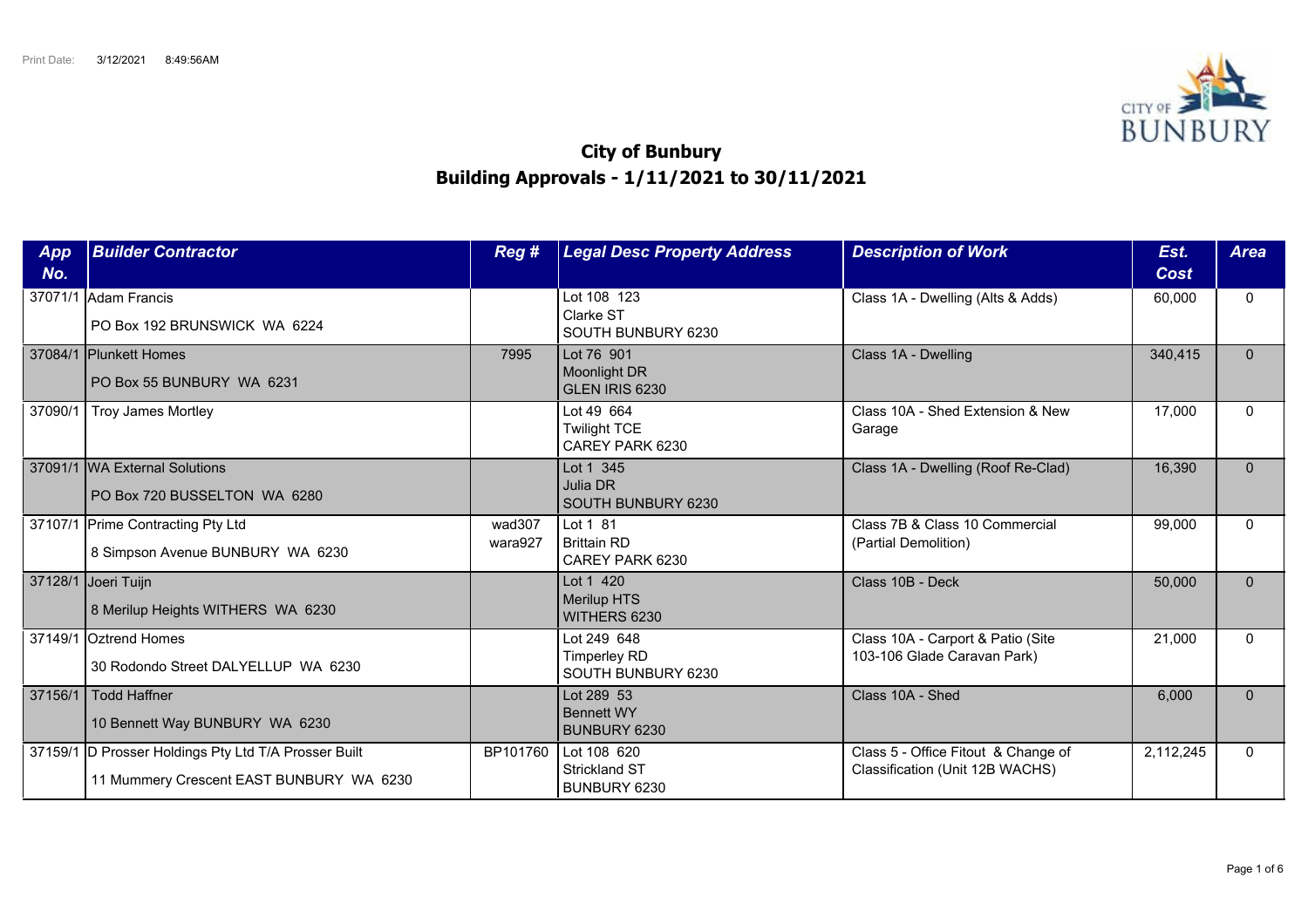| App<br>No. | <b>Builder Contractor</b>                                                           | Reg #          | <b>Legal Desc Property Address</b>                   | <b>Description of Work</b>                    | Est.<br><b>Cost</b> | <b>Area</b>  |
|------------|-------------------------------------------------------------------------------------|----------------|------------------------------------------------------|-----------------------------------------------|---------------------|--------------|
|            | 37173/1 TKL Contractors Pty Ltd<br>PO Box 6378 SOUTH BUNBURY WA 6230                |                | Lot 89 497<br>Patrick ST<br>SOUTH BUNBURY 6230       | Class 10A & 10B - Carport & Limestone<br>Wall | 17,882              | $\mathbf{0}$ |
|            | 37178/1 Xpress Patio, Sheds & Powdercoaters<br>2/64 Halifax Drive DAVENPORT WA 6230 |                | Lot 72 706<br><b>Willow DR</b><br>SOUTH BUNBURY 6230 | Class 10A - Patio x 2                         | 6.715               | $\Omega$     |
|            | 37183/1 CPR Outdoor Centre<br>67 Halifax Drive DAVENPORT WA 6230                    | $\overline{0}$ | Lot 500 511<br>Picton RD<br>EAST BUNBURY 6230        | Class 10A - Patio (Unit 31)                   | 4,991               | $\Omega$     |
|            | 37191/1 South West Affordable Patios<br>Po Box 1312 BUNBURY WA 6230                 |                | Lot 60 96<br>Cambridge CR<br>EAST BUNBURY 6230       | Class 10A - Carport                           | 9,800               | $\mathbf{0}$ |
|            | 37196/1 TKL Contractors Pty Ltd<br>PO Box 6378 SOUTH BUNBURY WA 6230                |                | Lot 15 601<br>Spencer ST<br>SOUTH BUNBURY 6230       | Class 10B - Retaining Wall                    | 6,000               | $\Omega$     |
|            | 37197/1 Outdoor World Bunbury<br>4 Halifax Drive DAVENPORT WA 6230                  | $\mathbf{0}$   | Lot 14 252<br>Goldsmith ST<br>SOUTH BUNBURY 6230     | Class 10A - Shed                              | 18,850              | $\Omega$     |
|            | 37202/1 Clinton House<br>24 Kelderman Elbow EATON WA 6232                           |                | Lot 305 410<br>Martin ST<br><b>EAST BUNBURY 6230</b> | Class 1A - Dwelling (Roof Re-Clad)            | 19,900              | $\mathbf{0}$ |
|            | 37205/1 CPR Outdoor Centre<br>67 Halifax Drive DAVENPORT WA 6230                    | $\mathbf{0}$   | Lot 19 693<br>West RD<br>SOUTH BUNBURY 6230          | Class 10A - Patio                             | 9,700               | $\mathbf{0}$ |
|            | 37207/1 Tony Panuccio<br>35 Portofino Crescent PELICAN POINT WA 6230                |                | Lot 8 522<br>Portofino CR<br>PELICAN POINT 6230      | Class 10A - Patio                             | 11,000              | 24           |
|            | 37210/1 Southern City Building Group<br>9 Richter Road DAVENPORT WA 6230            |                | Lot 215 368<br>Lantana LA<br>GLEN IRIS 6230          | Class 10A - Shed                              | 17,530              | $\mathbf{0}$ |
|            | 37211/1 Spencer Signs<br>51 McCombe Road DAVENPORT WA 6230                          |                | Lot 264 402<br>Mangles ST<br>SOUTH BUNBURY 6230      | Class 10B - Variable Digital Pylon Sign       | 64,427              | $\mathbf{0}$ |
|            | 37212/1 Outdoor World Bunbury<br>4 Halifax Drive DAVENPORT WA 6230                  | $\Omega$       | Lot 170 289<br>Herbert RD<br>EAST BUNBURY 6230       | Class 10A - Carport                           | 5,400               | $\Omega$     |
|            | 37213/1 APH Contractors Pty Ltd<br>PO Box 9096 PICTON WA 6229                       |                | Lot 9000 944<br>Lingard LP<br><b>USHER 6230</b>      | Class 10B - Retaining Wall                    | 339,480             | 80           |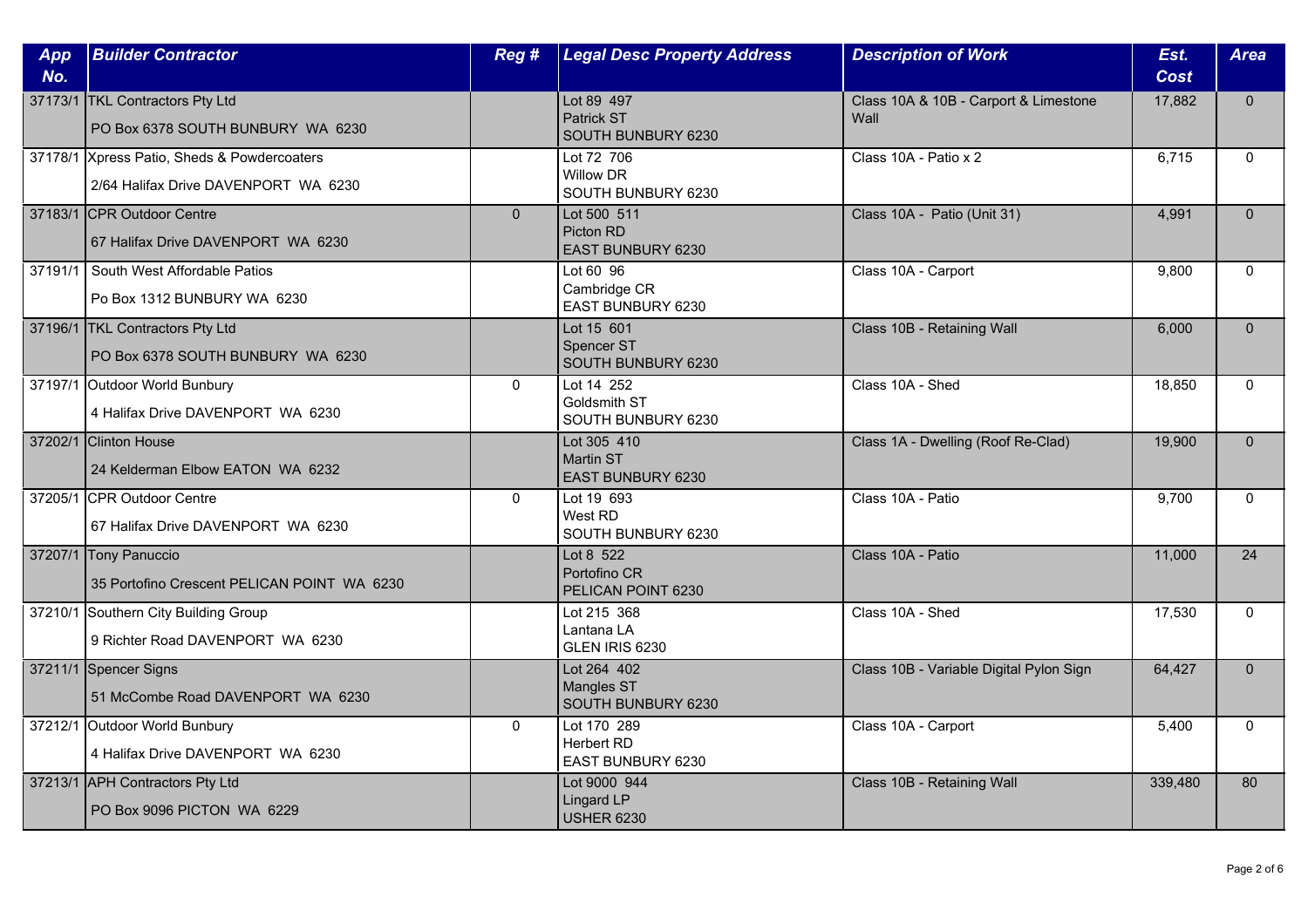| App     | <b>Builder Contractor</b>                    | Reg #          | <b>Legal Desc Property Address</b>          | <b>Description of Work</b>             | Est.        | <b>Area</b> |
|---------|----------------------------------------------|----------------|---------------------------------------------|----------------------------------------|-------------|-------------|
| No.     |                                              |                |                                             |                                        | <b>Cost</b> |             |
|         | 37214/1 WA Country Builders                  | 11422          | Lot $1\overline{301}$<br><b>Holywell ST</b> | Class 1A - Dwelling (Two Storey)       | 476,437     | $\Omega$    |
|         | PO Box 451 BUNBURY WA 6231                   |                | SOUTH BUNBURY 6230                          |                                        |             |             |
|         | 37217/1 Outdoor World Bunbury                | $\overline{0}$ | Lot 54 523                                  | Class 10A - Shed                       | 12,870      | $\Omega$    |
|         | 4 Halifax Drive DAVENPORT WA 6230            |                | Portsea CT<br>PELICAN POINT 6230            |                                        |             |             |
|         | 37228/1 Winwood Metal Roofing                |                | Lot 3 601                                   | Class 1A - Dwelling (Roof Re-Clad)     | 18,480      | $\Omega$    |
|         | 22 Constitution Street SOUTH BUNBURY WA 6230 |                | Spencer ST<br>SOUTH BUNBURY 6230            |                                        |             |             |
|         | 37230/1 Universal Patios & Carports          |                | Lot 39 90                                   | Class 10A - Patio                      | 6,598       | $\Omega$    |
|         | PO Box 1312 BUNBURY WA 6230                  |                | <b>Bushell ST</b><br>CAREY PARK 6230        |                                        |             |             |
|         | 37235/1 Alex Ross McDougall                  | 535 151 621    | Lot 4 $344$                                 | Class 10A - Garage                     | 19,500      | $\Omega$    |
|         | 14 Karri Street BUNBURY WA 6230              | 85             | Jubilee RD<br>GLEN IRIS 6230                |                                        |             |             |
|         | 37237/1 Michelle Pamela Ivey                 |                | Lot 29 188                                  | Class 10A - Patio                      | 10,000      | $\Omega$    |
|         | 4 Dwyer Street EAST BUNBURY WA 6230          |                | Dwyer ST<br>EAST BUNBURY 6230               |                                        |             |             |
| 37238/1 | Chee Fei Wong                                |                | Lot 221 734                                 | Class 10A - Shed                       | 9,700       | $\Omega$    |
|         | 8 Ragna Court GLEN IRIS WA 6230              |                | Ragna CT<br>GLEN IRIS 6230                  |                                        |             |             |
| 37239/1 | Industry Maintenance Solutions               |                | Lot 48 224                                  | Class 10A - Patio                      | 13,470      | $\Omega$    |
|         | 56 Strickland Street BUNBURY WA 6230         |                | <b>Forrest ST</b><br>EAST BUNBURY 6230      |                                        |             |             |
|         | 37243/1 Bethanie Group Incorporated          |                | Lot 495 725                                 | Class 10A - Storage Shed (The Bethanie | 15.050      | 36          |
|         | PO Box 143 NORTHBRIDGE WA 6865               |                | Xavier ST<br>CAREY PARK 6230                | Group)                                 |             |             |
|         | 37246/1 Odan Design & Build Pty Ltd          |                | Lot 2 667                                   | Class 1A - Two Storey Dwelling         | 536,378     | $\Omega$    |
|         | PO Box 297 BUSSELTON WA 6280                 |                | <b>Upper ESP</b><br>BUNBURY 6230            |                                        |             |             |
|         | 37247/1 TKL Contractors Pty Ltd              |                | Lot 2 215                                   | Class 10B - Swimming Pool (Display)    | 50,000      | 310         |
|         | PO Box 6378 SOUTH BUNBURY WA 6230            |                | <b>Fitzroy ST</b><br>DAVENPORT 6230         |                                        |             |             |
|         | 37249/1 William Albert Tapper                |                | Lot 447 162                                 | Class 10A - Patio & Shed Addition      | 4,000       | $\Omega$    |
|         | 20 Darwin Way COLLEGE GROVE WA 6230          |                | Darwin WY<br>COLLEGE GROVE 6230             | (Unauthorised)                         |             |             |
| 37253/1 | Wayne Clement Valli                          |                | Lot 147 427                                 | Class 10A - Shed                       | 11,400      | 19          |
|         | 23 Milligan Street CAREY PARK WA 6230        |                | Milligan ST<br>CAREY PARK 6230              |                                        |             |             |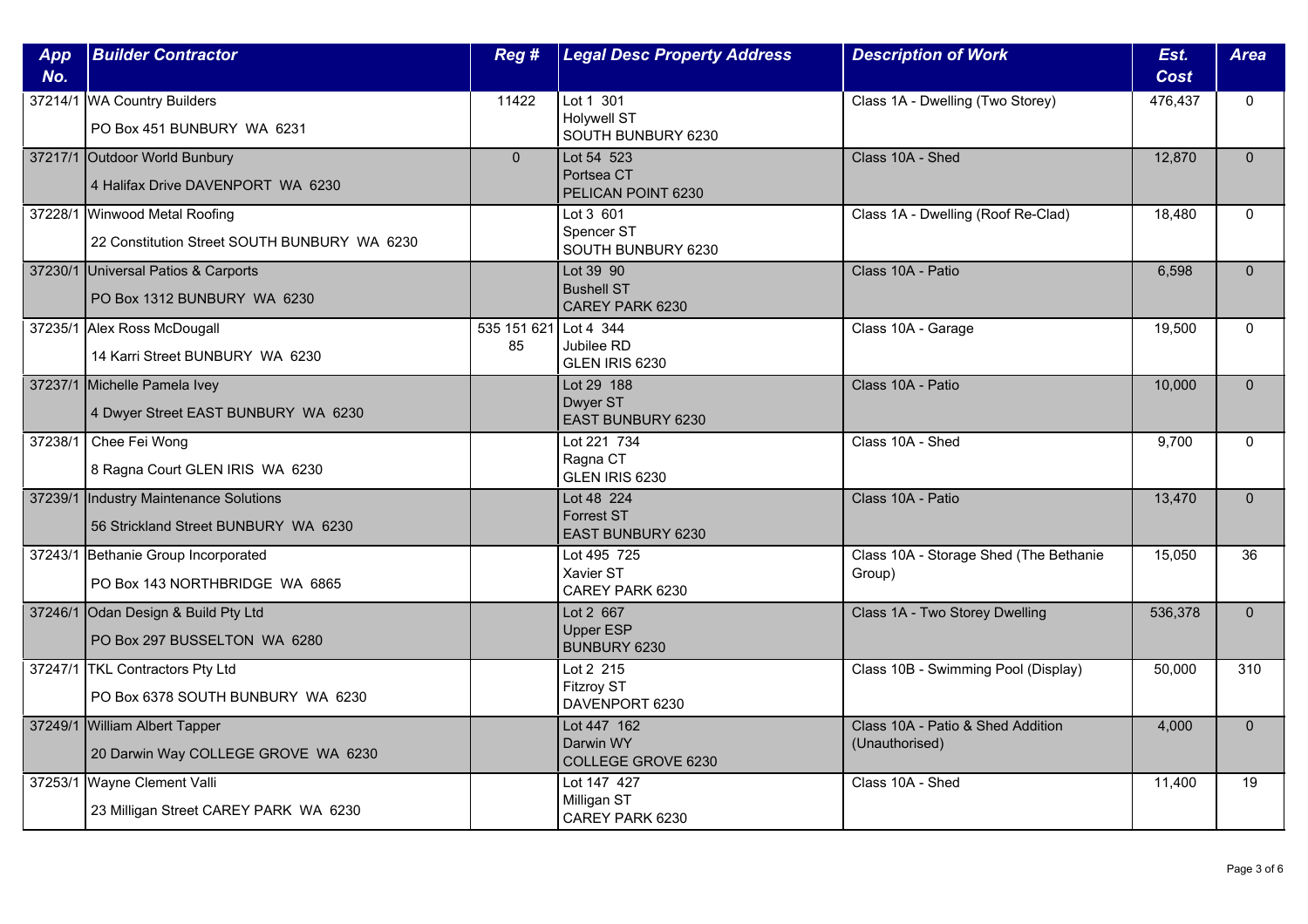| App<br>No. | <b>Builder Contractor</b>                                                                             | Reg #    | <b>Legal Desc Property Address</b>                  | <b>Description of Work</b>                                                       | Est.<br><b>Cost</b> | <b>Area</b>  |
|------------|-------------------------------------------------------------------------------------------------------|----------|-----------------------------------------------------|----------------------------------------------------------------------------------|---------------------|--------------|
| 37255/1    | Connect Energy<br>4/38 Limestone Street DARRA QLD 4076                                                |          | Lot 101 640<br>The Avenue<br>PICTON 6229            | Class 10B - Solar Panel Installation                                             | 108,352             | $\Omega$     |
|            | 37256/1 Outdoor World Bunbury<br>4 Halifax Drive DAVENPORT WA 6230                                    | $\Omega$ | Lot 250 468<br>Nuytsia AV<br>CAREY PARK 6230        | Class 10A - Shed                                                                 | 15,500              | 37           |
|            | 37258/1 Bunbury Seaview Apartments<br>205 Ocean Drive SOUTH BUNBURY WA 6230                           |          | Lot 13 472<br>Ocean DR<br>SOUTH BUNBURY 6230        | Class 10B - Swimming Pool Safety<br><b>Barriers (Bunbury Seaview Apartments)</b> | 1,000               | $\mathbf{0}$ |
|            | 37260/1 Troy Hall<br>West Coast Shopfitting 53 Distinction Road<br>WANGARA WA 6065                    | BP100739 | Lot 63 574<br>Sandridge RD<br>EAST BUNBURY 6230     | Class 6 - Shop Fitout - Tenancy 28<br>Tarocash (Bunbury Forum)                   | 226,237             | 134          |
|            | 37263/1 Graham Mepham<br>67 Halifax Drive DAVENPORT WA 6230                                           |          | Lot 66 347<br>Kalari RISE<br>SOUTH BUNBURY 6230     | Class 10A - Patio                                                                | 35,879              | 72           |
|            | 37267/1 Hacer Pty Ltd T/A Smith Construction WA<br>PO Box 5025 BUNBURY WA 6230                        | BC102152 | Lot 74 601<br>Spencer ST<br>BUNBURY 6230            | Class 6 - Shop Fitout & Alterations<br>(KTM)                                     | 157,325             | $\Omega$     |
| 37268/1    | Maureen Leslie Fisher<br>PO Box 897 BRIDGETOWN WA 6255                                                |          | Lot 339 631<br>Sweeting WY<br>WITHERS 6230          | Class 10A - Patio Addition to Rear of<br>Dwelling (Unauthorised)                 | 6,250               | $\Omega$     |
|            | 37270/1 Elia Cosenza<br>157 Kooyong Road RIVERVALE WA 6103                                            |          | Lot 19 179<br>Douglas ST<br>SOUTH BUNBURY 6230      | Class 1A - Group Dwellings x 2                                                   | 476,000             | 596          |
|            | 37272/1 BCE Surveying Pty Ltd<br>PO Box 2448 BUNBURY WA 6231                                          |          | Lot 268 586<br>Sherlock WY<br>DAVENPORT 6230        | Class 5 & 8 - Office & 2 x Industiral Units<br>(Strata Title)                    | $\mathbf{0}$        | $\mathbf{0}$ |
|            | 37277/1 Safeway Buildings and Renovations Pty Ltd<br>1/64 Reserve Drive MANDURAH WA 6210              |          | Lot 757 472<br>Ocean DR<br>BUNBURY 6230             | Class 9B - Roof Re-Clad (Surf Club)                                              | 192,687             | $\mathbf{0}$ |
|            | 37281/1 Ferguson Building Pty Ltd<br>PO Box 1017 BUNBURY WA 6231                                      |          | Lot 3001 924<br>Wimbledon WY<br>WITHERS 6230        | Class 9B - External Spa Plant Room Ext<br>(SWSC)                                 | 59,800              | 25           |
|            | 37283/1 Brajkovich Demolition & Salvage Pty Ltd<br>PO Box 417 NORTHBRIDGE WA 6865                     |          | Lot 108 620<br><b>Strickland ST</b><br>BUNBURY 6230 | Class 6 - Awing & 5 Tilt Panels (Partial<br>Demolition) Homemaker Centre         | 15,000              | $\Omega$     |
| 37284/1    | Western Builders Aus Pty Ltd t/as GJ Gardner Homes<br>Busselton<br>1/4 Ostler Drive BUSSELTON WA 6280 |          | Lot 57 473<br>Ocean View CT<br>SOUTH BUNBURY 6230   | Class 1A - Dwelling (2 Storey)                                                   | 730,207             | 462          |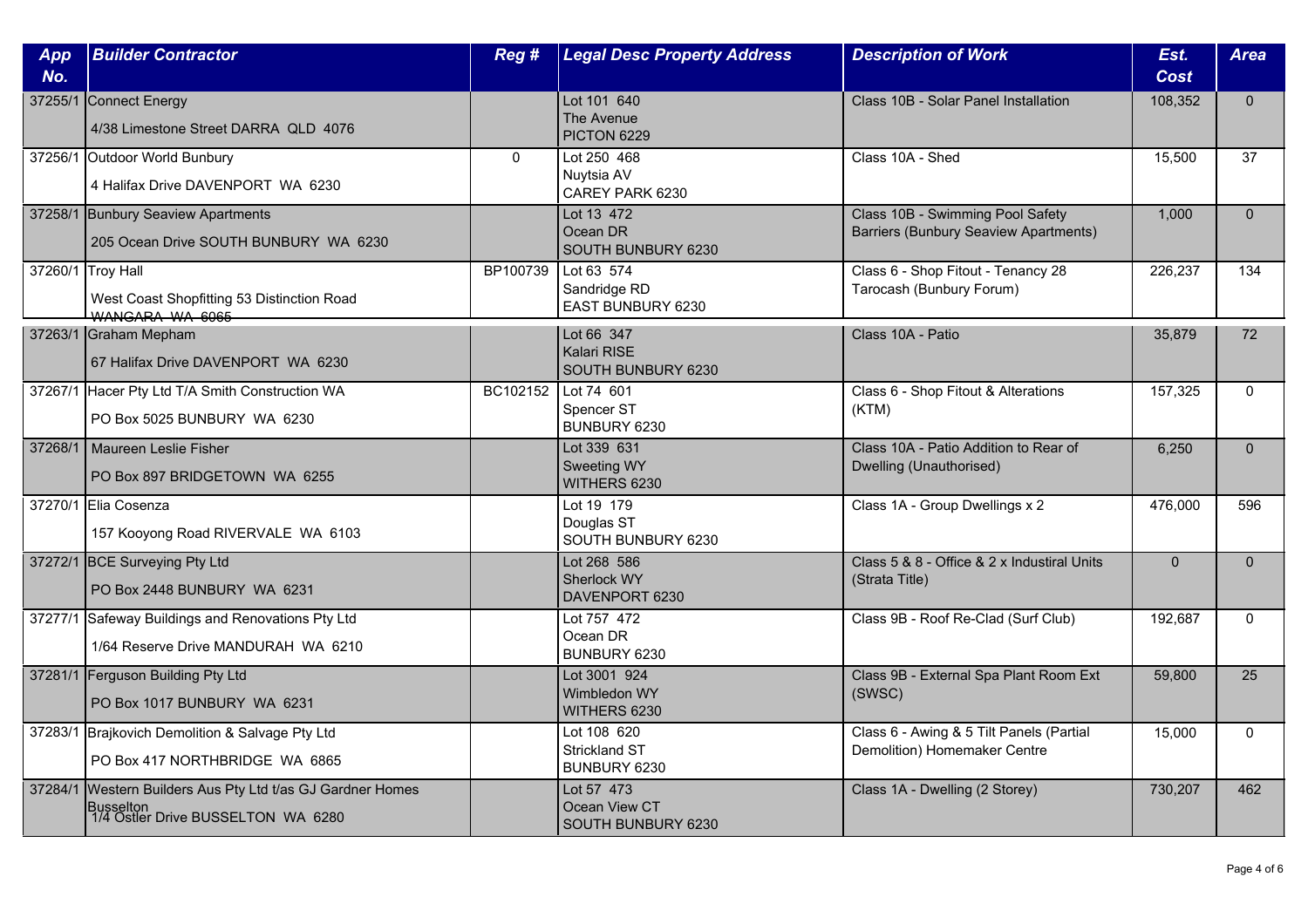| App<br>No. | <b>Builder Contractor</b>                                                        | Reg #             | <b>Legal Desc Property Address</b>                          | <b>Description of Work</b>                                           | Est.<br><b>Cost</b> | <b>Area</b>  |
|------------|----------------------------------------------------------------------------------|-------------------|-------------------------------------------------------------|----------------------------------------------------------------------|---------------------|--------------|
| 37285/1    | Jason Paul Dow<br>5 Hislop Street EAST BUNBURY WA 6230                           |                   | Lot 3 194<br>Ednie ST<br>BUNBURY 6230                       | Class 1A - Dwelling (Alterations &<br><b>Additions Unauthorised)</b> | 30,000              | $\mathbf{0}$ |
|            | 37288/1 South West Blocklaying<br>14675 South Western Highway PICTON WA 6229     |                   | Lot 113 279<br>Hastie ST<br>SOUTH BUNBURY 6230              | Class 10B - Retaining Wall (BA20A)                                   | 180,540             | $\Omega$     |
|            | 37291/1 River Bay Pools<br><b>Address Not Supplied</b>                           |                   | Lot 103 119<br><b>Churchill DR</b><br>SOUTH BUNBURY 6230    | Class 10B - Swimming Pool                                            | 31,817              | 11           |
|            | 37292/1 Nicola Ciffolilli<br>26 Churchill Drive SOUTH BUNBURY WA 6230            |                   | Lot 103 119<br><b>Churchill DR</b><br>SOUTH BUNBURY 6230    | Class 10B - Swimming Pool Safety<br><b>Barriers</b>                  | 2,000               | $\mathbf{0}$ |
| 37293/1    | Hacer Pty Ltd T/A Smith Construction WA<br>PO Box 5025 BUNBURY WA 6230           | BC102152          | Lot 15 636<br>Teede ST<br>BUNBURY 6230                      | Class 9B - Education Training Facility                               | 2,404,259           | $\Omega$     |
|            | 37294/1 Adam John Trigwell<br>32 Gibson Street SOUTH BUNBURY WA 6230             |                   | Lot 17 245<br><b>Gibson ST</b><br>SOUTH BUNBURY 6230        | Class 10A - Shed (BAL-12.5)                                          | 17,350              | 80           |
|            | 37296/1 Omni Constructions Pty Ltd<br>PO Box 5388 BUNBURY WA 6231                |                   | Lot 541 862<br>Munro LP<br>DAVENPORT 6230                   | Class 8 - Workshop (Surface Treatment<br>Facility)                   | 550,000             | $\mathbf{0}$ |
|            | 37298/1 Shelford Constructions Pty Ltd<br>131 Dixon Road EAST ROCKINGHAM WA 6168 | 8429              | Lot 1 1 448<br>Mossop ST<br>SOUTH BUNBURY 6230              | Class 1A - Dwelling (Unit 1)                                         | 203,951             | 166          |
|            | 37301/1 WA Country Builders<br>PO Box 451 BUNBURY WA 6231                        | 11422             | Lot 62 902<br>Sanders PDE<br>GLEN IRIS 6230                 | Class 1A - Dwelling                                                  | 329,756             | 272          |
|            | 37305/1 Hillside Earthworks<br>PO Box 2225 BUNBURY WA 6231                       |                   | Lot 1 691<br><b>Wellington ST</b><br>BUNBURY 6230           | Class 1A - Dwelling (Demolition)                                     | 13,000              | $\mathbf{0}$ |
|            | 37306/1 Prime Contracting Pty Ltd<br>8 Simpson Avenue BUNBURY WA 6230            | wad307<br>wara927 | Lot 30 27<br><b>Austral PDE</b><br><b>EAST BUNBURY 6230</b> | Class 1A - Dwelling (Demolition)                                     | 15,300              | $\mathbf{0}$ |
|            | 37307/1 Carbone Bros Pty Ltd<br>PO Box 61 BRUNSWICK JUNCTION WA 6224             |                   | Lot 281 415<br>McCombe RD<br>DAVENPORT 6230                 | Class 7B - Warehouse (Partial<br>Demolition)                         | 150,000             | $\Omega$     |
| 37316/1    | John Quang Lee                                                                   |                   | Lot 444 67<br>Borya BND<br>GLEN IRIS 6230                   | Class 1A - Ancillary Dwelling (BAL-12.5)                             | 75,000              | $\mathbf{0}$ |